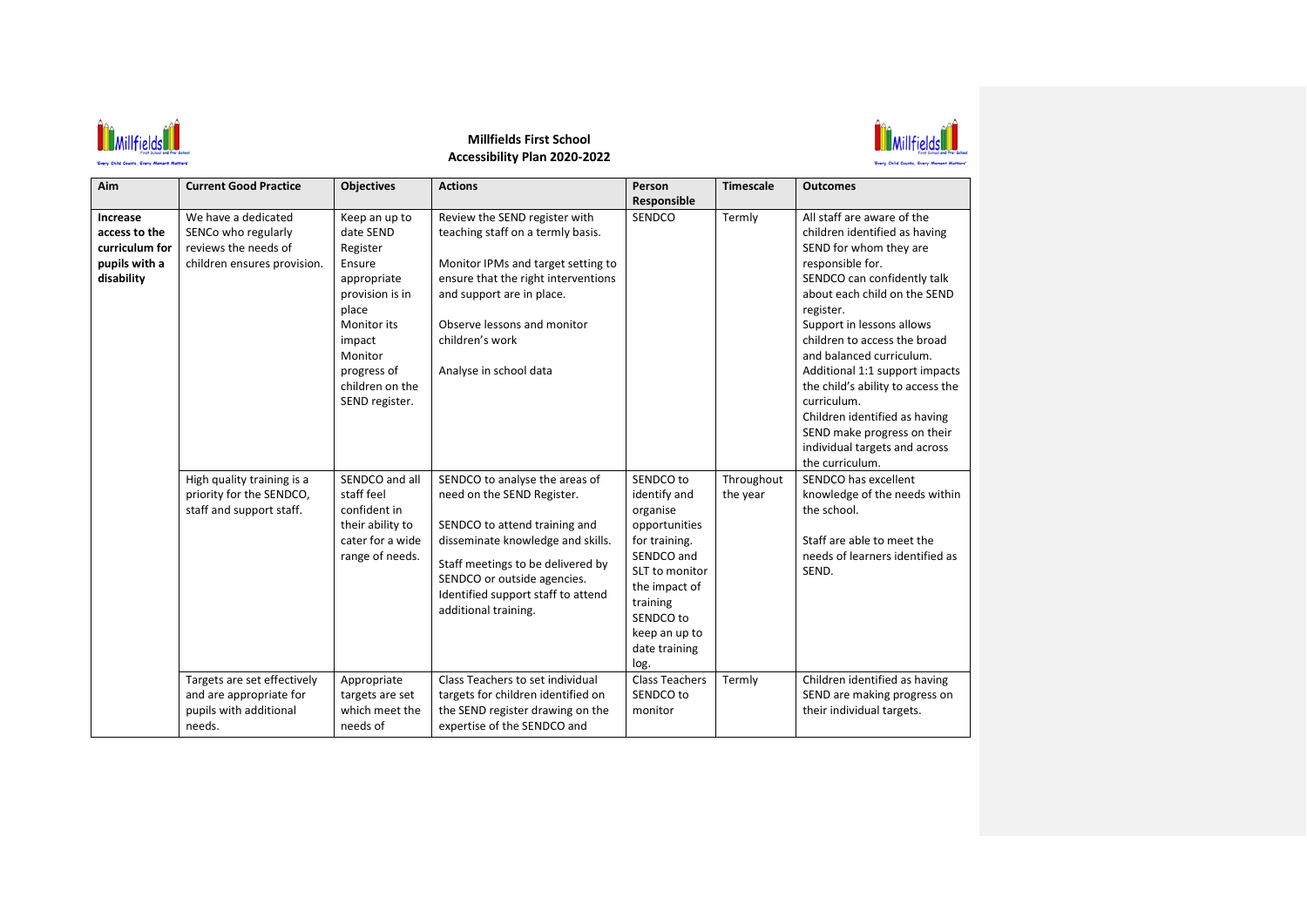| <b>Millfields First School</b><br>Accessibility Plan 2020-2022                                           |                                                                                                                                                                                                                                        |                                                                                                                                                                                                                                                                                                                                                                                   |                                 |                         |                                                                                                                                                                               |  |
|----------------------------------------------------------------------------------------------------------|----------------------------------------------------------------------------------------------------------------------------------------------------------------------------------------------------------------------------------------|-----------------------------------------------------------------------------------------------------------------------------------------------------------------------------------------------------------------------------------------------------------------------------------------------------------------------------------------------------------------------------------|---------------------------------|-------------------------|-------------------------------------------------------------------------------------------------------------------------------------------------------------------------------|--|
|                                                                                                          | children with<br><b>SEND</b><br>The school's<br>IPM template is<br>used to set and<br>monitor the<br>targets<br>evidencing a<br>plan, do, review<br>approach<br>Parents are fully<br>informed of the<br>children's<br>current targets. | outside agencies where<br>appropriate.<br>Targets to be reviewed termly with<br>new targets being set or previous<br>targets being amended.<br>Termly meetings to be arranged<br>between the Class Teacher and<br>parents to review targets.                                                                                                                                      |                                 |                         | Parents feel that they have<br>been kept fully informed and<br>have shared their views.                                                                                       |  |
| We deliver a range of<br>targeted interventions<br>both 1:1 or in small groups.                          | To ensure<br>targeted<br>evidence-based<br>interventions<br>are in place.<br>To ensure that<br>the<br>interventions<br>are allowing<br>children to<br>make progress<br>with their<br>individual<br>targets.                            | SENDCO to create a directory of<br>interventions available at<br>Millfields.<br>SENDCO to ensure that where<br>necessary staff have the relevant<br>training to deliver interventions.<br>Class Teachers to complete group<br>provision maps to monitor<br>progress.<br>SENDCO to liaise with outside<br>agencies to ensure that<br>intervention knowledge remains<br>up to date. | SENDCO<br><b>Class Teachers</b> | As<br>necessary.        | A wide range of evidence-<br>based interventions are<br>undertaken throughout the<br>school on a daily basis.<br>Children are making progress<br>on their individual targets. |  |
| <b>Quality First Teaching</b><br>enable all children to fully<br>participate in class-based<br>learning. | A range of<br>strategies are<br>used to ensure<br>that the                                                                                                                                                                             | SENDCO monitoring to ensure that<br>lessons meet the needs of all<br>learners.<br>Teachers to ensure that they are<br>using appropriate resources in                                                                                                                                                                                                                              | SENDCO<br><b>Class Teachers</b> | Ongoing as<br>required. | Lesson observations show that<br>resources are meeting the<br>needs of the learners.<br>Lesson observations show that<br>the teaching is accessible to all                    |  |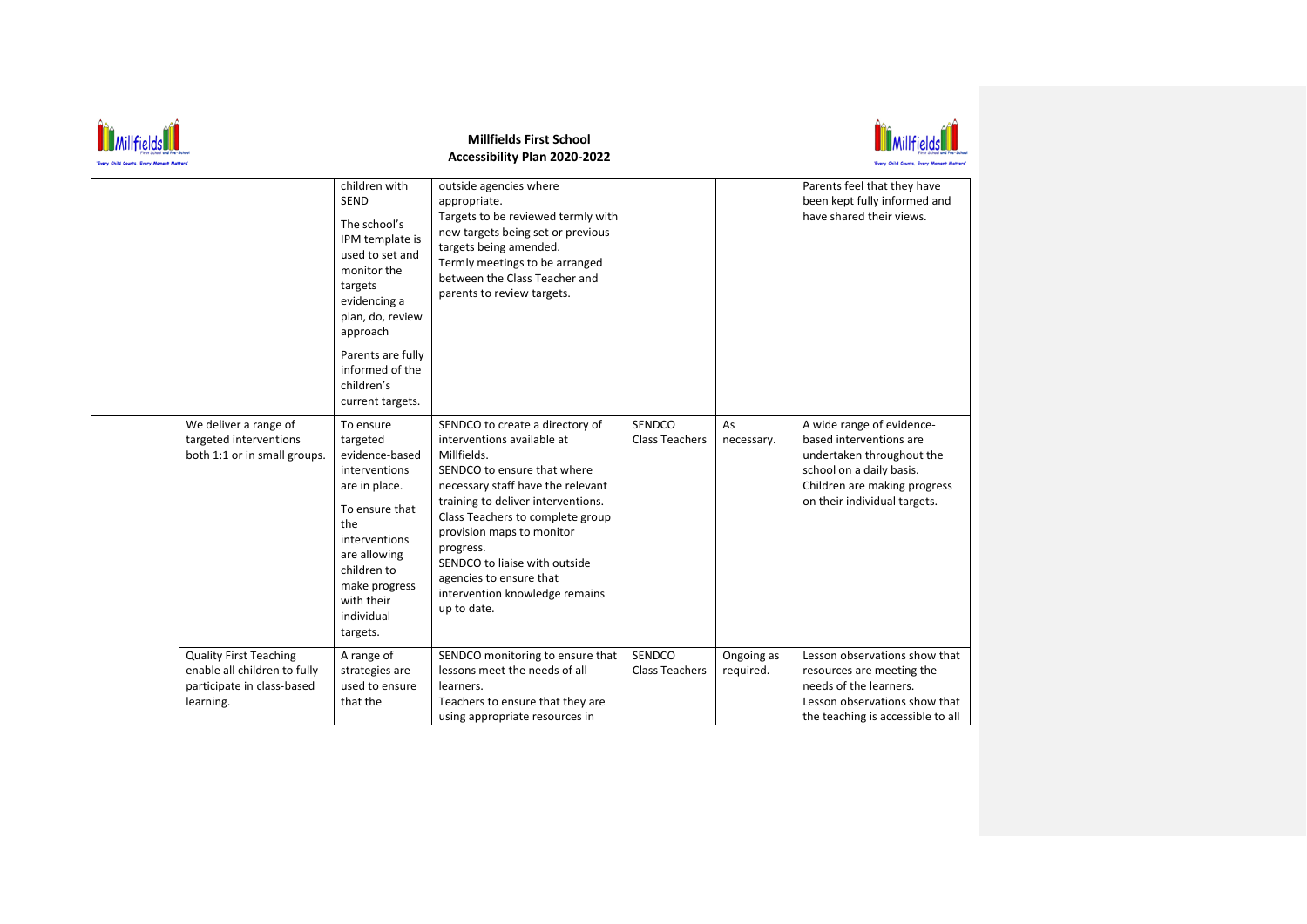

## **Millfields First School Accessibility Plan 2020-2022**



|                                                                                                         | teaching is<br>accessible to all.<br>Teaching staff<br>are deployed<br>appropriately.<br>Visual aids are<br>used to meet<br>the needs of<br>identified<br>learners. | each lesson to enable access to the<br>learning for all.<br>To ensure resources are purchased<br>as appropriate.                                                                                                                                                                                                                                                                                                                              |                                     |                       | and allows all to make relevant<br>progress.                                                                                                                                                                                                                         |
|---------------------------------------------------------------------------------------------------------|---------------------------------------------------------------------------------------------------------------------------------------------------------------------|-----------------------------------------------------------------------------------------------------------------------------------------------------------------------------------------------------------------------------------------------------------------------------------------------------------------------------------------------------------------------------------------------------------------------------------------------|-------------------------------------|-----------------------|----------------------------------------------------------------------------------------------------------------------------------------------------------------------------------------------------------------------------------------------------------------------|
| Curriculum progress is<br>tracked for all pupils,<br>including those with a<br>disability.              | Termly tracking<br>completed<br>Data analysed<br>for next steps<br>planning.                                                                                        | Teachers to conduct both daily<br>assessments through marking,<br>observation and discussion and<br>summative assessments during<br>assessment week.<br>Data to be entered onto tracking<br>and groups of learners' progress<br>analysed.<br>Feedback on progress to be shared<br>during PPM meetings with Senior<br>Management.<br>Barriers to learning identified and<br>appropriate steps to address the<br>barriers to be put into place. | <b>Class Teachers</b><br><b>SLT</b> | Ongoing and<br>Termly | Pupil Progress meetings show<br>that teachers recognise where<br>children need more support to<br>access and progress within the<br>Curriculum.<br>All children including those<br>with additional needs are able<br>to make progress from their<br>starting points. |
| We use resources tailored<br>to the needs of pupils who<br>require support to access<br>the curriculum. | QFT,<br>differentiation<br>and good<br>quality<br>resources<br>enable all<br>children to<br>access the<br>curriculum.                                               | Teachers to plan and adapt<br>activities in each lesson to ensure<br>that all children are able to access<br>the learning.<br>Teachers to make use of additional<br>learning aids e.g. vocabulary mats<br>and task management boards.<br>Teachers make use of technology<br>to increase opportunities for<br>independent learning.                                                                                                            | <b>Class Teachers</b>               | Daily and<br>ongoing  | All children are able to access<br>the learning at their own level<br>and demonstrate<br>understanding of what has<br>been taught.                                                                                                                                   |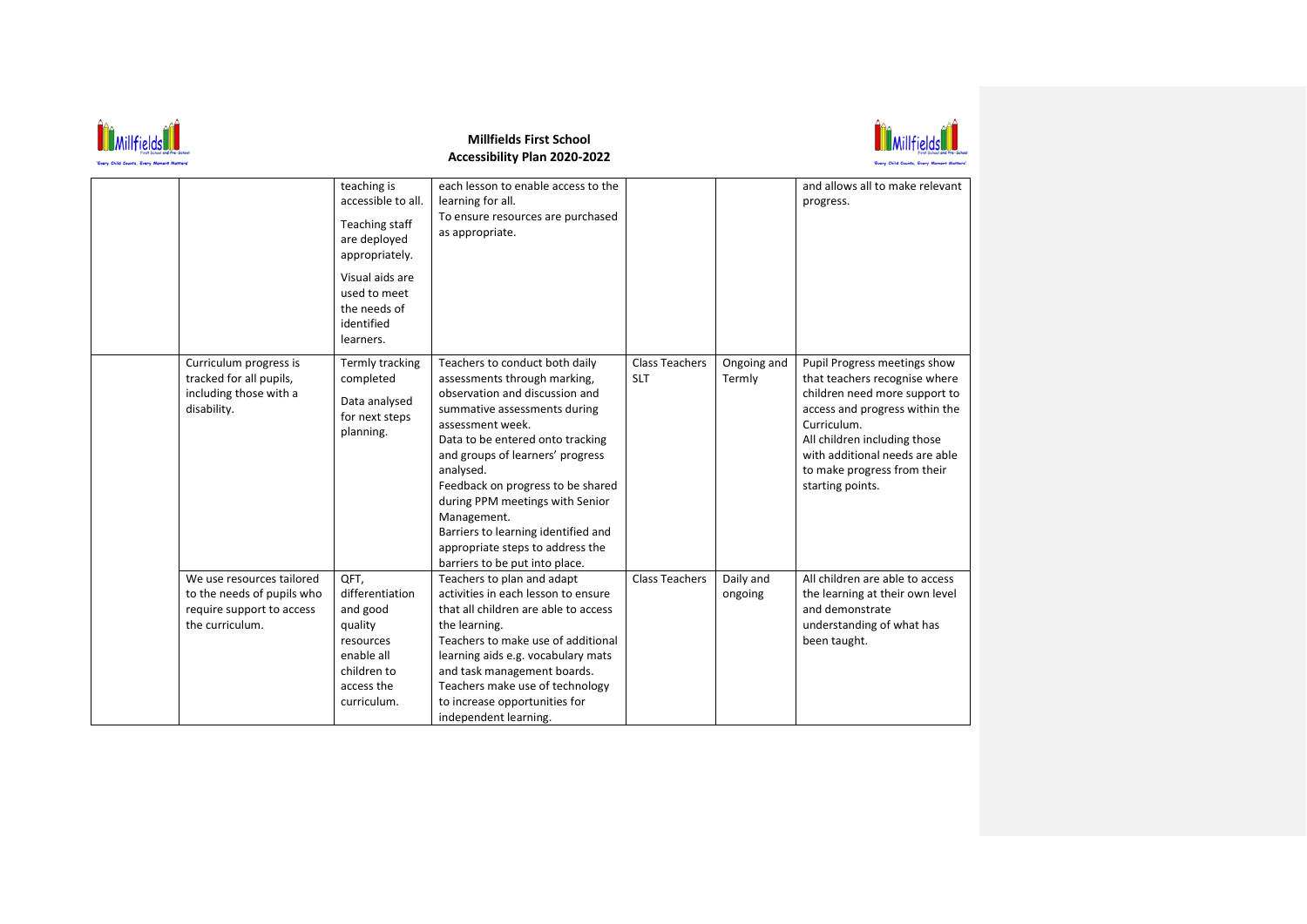

## **Millfields First School Accessibility Plan 2020-2022**



| Improve and<br>maintain<br>access to the<br>physical<br>environment.                        | Individual needs of<br>children and staff are<br>assessed and addressed to<br>ensure accessibility for all<br>utilising outside specialist                                                                                                       | To ensure that<br>where possible<br>the school<br>grounds are<br>accessible to all                       | Teachers to deploy adults<br>effectively to offer additional<br>support where required.<br>Audit the school to ensure that<br>reasonable adjustments are made<br>to ensure that where possible<br>there are no areas that are<br>inaccessible to those with a | Headteacher     | Termly              | All children, staff and visitors<br>are able to access all areas of<br>the school grounds as<br>appropriate.   |
|---------------------------------------------------------------------------------------------|--------------------------------------------------------------------------------------------------------------------------------------------------------------------------------------------------------------------------------------------------|----------------------------------------------------------------------------------------------------------|---------------------------------------------------------------------------------------------------------------------------------------------------------------------------------------------------------------------------------------------------------------|-----------------|---------------------|----------------------------------------------------------------------------------------------------------------|
|                                                                                             | agencies where<br>appropriate.<br>This includes:<br>Ramps in place to move<br>freely around the external<br>school grounds.<br>Corridor width allows for<br>free movement of wheel<br>chairs.<br>Disabled toilet available<br>and changing area. | including those<br>with additional<br>needs and<br>disabilities.                                         | disability.<br>Ensure that appropriate staff are<br>able to operate the ramp for the<br>hall.                                                                                                                                                                 |                 |                     |                                                                                                                |
|                                                                                             | Daily site inspections,<br>tidying and cleaning and<br>prompt distribution of<br>deliveries ensure<br>classrooms, corridors and<br>exits are kept obstruction<br>free.                                                                           | To ensure that<br>free movement<br>around the<br>school is always<br>possible<br>without<br>obstruction. | All teachers to keep classrooms<br>free of obstructions.<br>Staff to all take responsibility for<br>ensuring shared areas and<br>corridors are clear of obstructions.<br>Any concerns to be reported<br>promptly to the school office.                        | Daily           | All School<br>Staff |                                                                                                                |
| Improve the<br>delivery of<br>information<br>to pupils and<br>parents with<br>a disability. | School communications are<br>via Parent App including<br>the sharing of newsletters.<br>All children with SEND have<br>a termly Pupil Passport<br>meeting to ensure open<br>communication between                                                | Ensure that<br>written<br>information is<br>accessible to all.                                           | Written information to be shared<br>via Parent App which allows<br>parents to use a read aloud<br>function.<br>Teachers to share targets and<br>provision parents communicating<br>effectively to ensure that parents<br>are able to have a full              | Daily<br>Termly | <b>School Staff</b> | Parents are fully involved in<br>their child's education through<br>effective and accessible<br>communication. |

**Commented [LM1]:** I think this needs to be that "reasonable adjustments are made to ensure that all areas wherever possible"..... eg it would be difficult to let someone in a wheelchair up to hazel when outside areas are really slippery etc

**Commented [LM2]:** So what do we do about those who refuse to have the app? At the moment we say that they can come to the office to collect paper copy- but this isn't appropriate for quick messages.....- but I suppose that's to do with choice rather than disability.